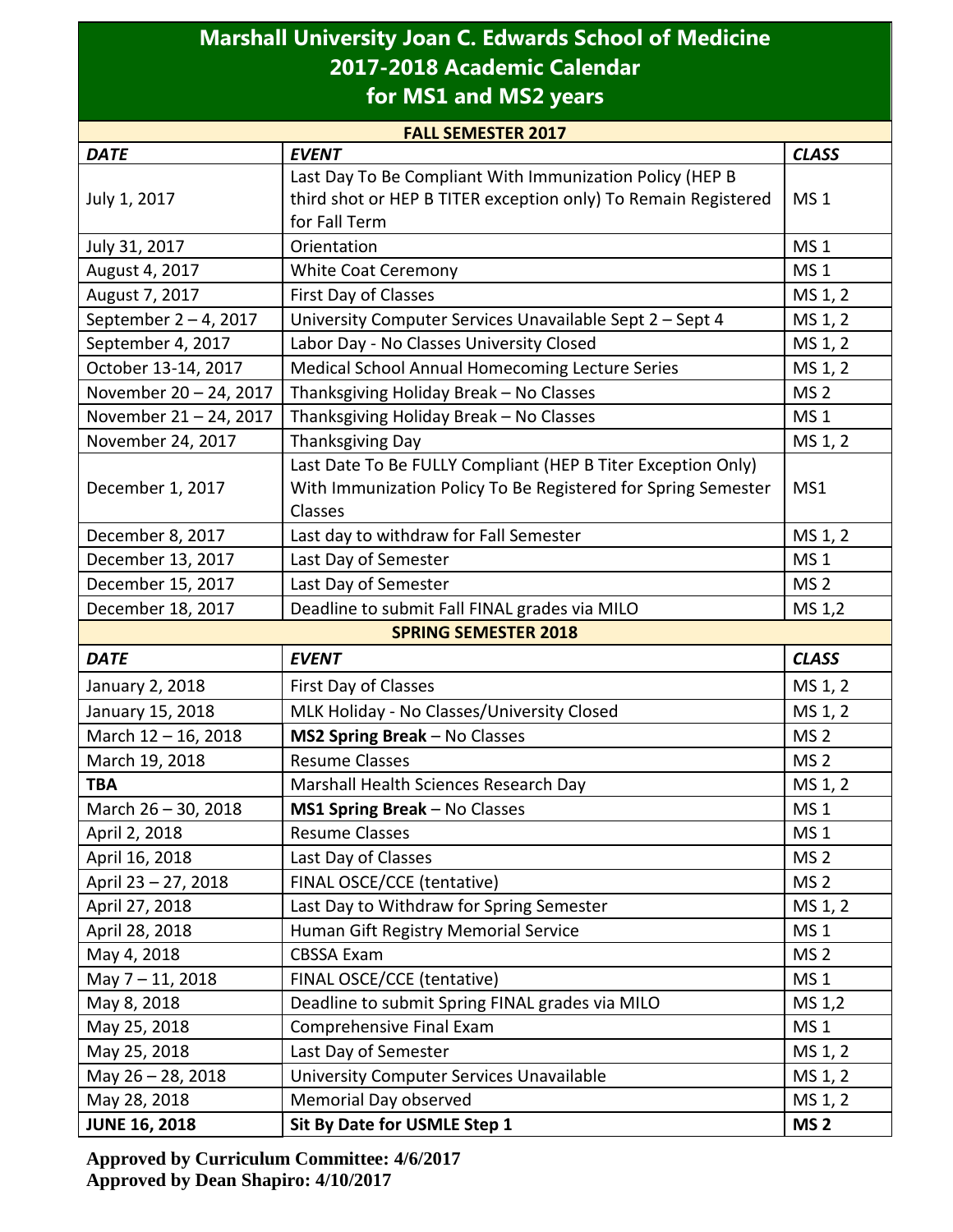| <b>Marshall University Joan C. Edwards School of Medicine</b><br>2017-2018 Academic Calendar<br>for MS 3 year |                                                      |                                                                    |  |  |
|---------------------------------------------------------------------------------------------------------------|------------------------------------------------------|--------------------------------------------------------------------|--|--|
| <b>DATE</b>                                                                                                   | <b>EVENT</b>                                         | <b>CALENDAR NOTES</b>                                              |  |  |
| Friday June 30, 2017                                                                                          | <b>MS3 Clinical Orientation</b>                      | <b>Clinical Orientation @ BCC</b>                                  |  |  |
|                                                                                                               |                                                      | JULY 4 - Offices/University Closed                                 |  |  |
| <b>ROTATION 1</b>                                                                                             | Block A: JUL $3 -$ JUL 29                            | JULY 12 - BLS Training (do not report to                           |  |  |
| JUL 3 - AUG 25, 2017                                                                                          | Block B: JUL 30 - AUG 25                             | clerkship) (Step 1 Release Day)                                    |  |  |
|                                                                                                               |                                                      | <b>JULY 27 - Risk Management Seminar</b>                           |  |  |
| <b>ROTATION 2</b>                                                                                             | Block A: AUG 28 - SEPT 23                            | SEPT 2 - SEPT 4, 2017 University Computing<br>Services Unavailable |  |  |
| AUG 28 - OCT 20, 2017                                                                                         | Block B: SEPT 24 - OCT 20                            | SEPT 4 - Labor Day University Closed                               |  |  |
|                                                                                                               |                                                      | OCT 13-14 Homecoming Lecture Series                                |  |  |
| <b>ROTATION 3</b>                                                                                             | Block A: OCT 23 - NOV 18                             | <b>Thanksgiving Holiday</b>                                        |  |  |
| OCT 23 - DEC 15, 2017                                                                                         | Block B: NOV 19 - DEC 15                             | 12:01 a.m. NOV 23 - 12:01 a.m. NOV 24, 2017                        |  |  |
| <b>WINTER BREAK DEC 16, 2017 - JAN 1, 2018</b>                                                                |                                                      |                                                                    |  |  |
| <b>UNIVERSITY CLOSED DEC 22, 2017 - JAN 1, 2018</b>                                                           |                                                      |                                                                    |  |  |
| <b>ROTATION 4</b>                                                                                             | Block A: JAN 2 - JAN 27                              | Begin Scheduling for Step 2 CS and Step 2 CK                       |  |  |
| JAN 2 - FEB 23, 2018                                                                                          | Block B: JAN 28 - FEB 23                             | <b>Rising MS4 Scheduling Meetings</b>                              |  |  |
| <b>ROTATION 5</b>                                                                                             | Block A: FEB 26 - MAR 24                             |                                                                    |  |  |
| FEB 26 - APR 20, 2018                                                                                         | Block B: MAR 25 - APR 20                             | Marshall Health Sciences Research Day - TBA                        |  |  |
| APR 21 - APRIL 29, 2018 --- SPRING BREAK                                                                      |                                                      |                                                                    |  |  |
|                                                                                                               |                                                      | University Computer Services Unavailable<br>MAY 26 - MAY 28, 2018  |  |  |
| <b>ROTATION 6</b><br>APR 30 - JUN 22, 2018                                                                    | Block A: APR 30 - MAY 26<br>Block B: MAY 27 - JUN 22 | MEMORIAL DAY - MAY 28, 2018 - University<br><b>Offices Closed</b>  |  |  |
|                                                                                                               |                                                      | Final CCE's Week of May $21 - 25$ , 2018                           |  |  |